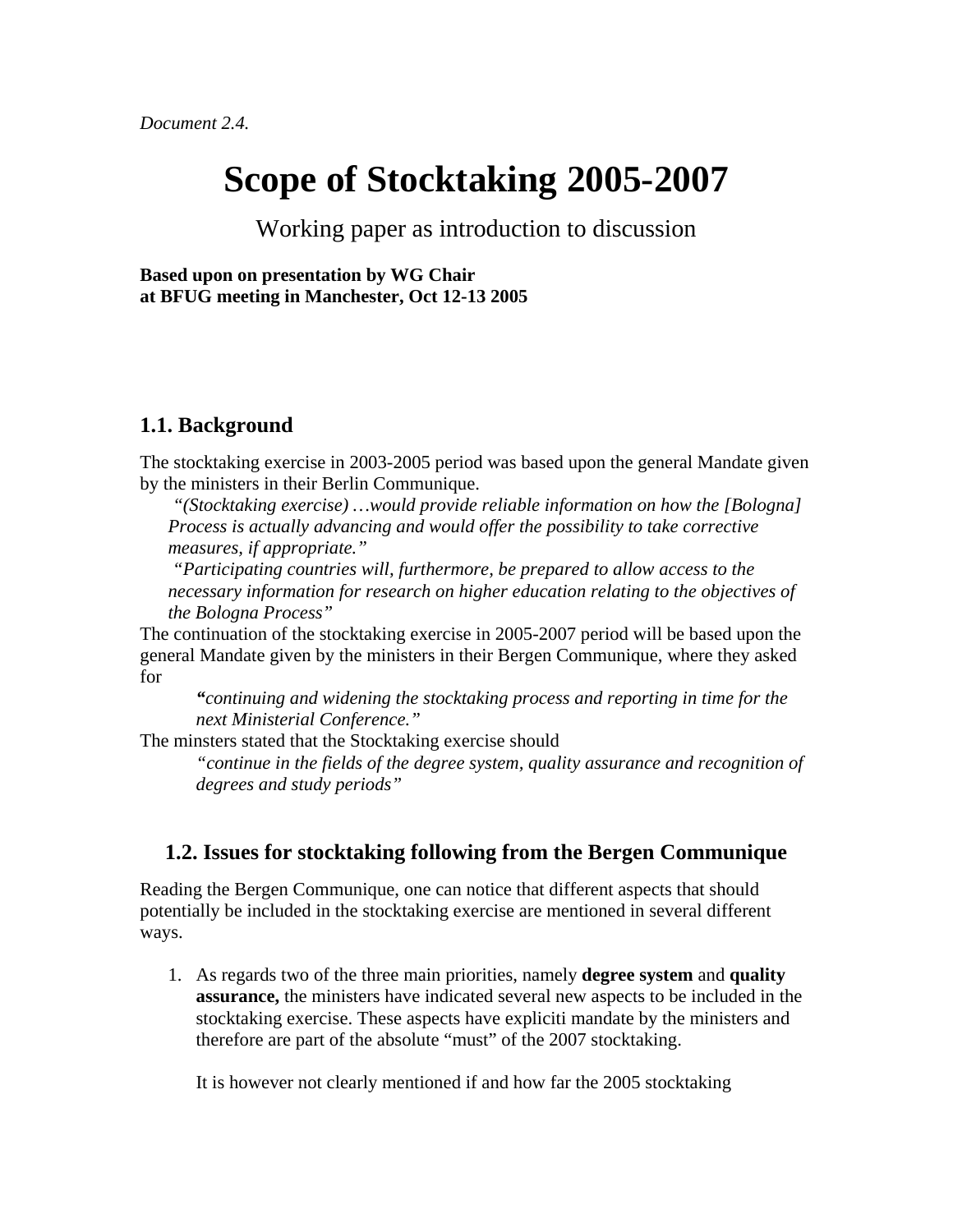benchmarks under these priorities should be included in the continued stocktaking for 2007.

2. As regards the **recognition priority**, the ministers have clearly mentioned it as a direction where stocktaking should continue but have not indicated in which aspects. However, in the communiqué text the ministers have indicated several issues to which they commit themselves to and which should therefore probably form the new stocktaking aspects under recognition priority.

As is the case with the other two priorities, it is not clearly mentioned if and how far the 2005 stocktaking benchmarks under recognition priority should be included in the continued stocktaking for 2007

- 3. There are new issues that do not belong to any of the main priority areas, but which ministers have included in the list of issues for 2007 stocktaking<sup>1</sup>, namely **joint degrees**, **lifelong learning** and **social dimension.** As the above are explicitly mentioned in the communiqué text, they also belong to the absolute "must" of the stocktaking exercise.
- 4. The Bergen mandate is for continuing **and widening** the stocktaking exercise, while already the Berlin mandate was to provide **information on how the Process is actually advancing.** The widening could therefore be understood as inclusion of those aspects to which ministers have commited themselves to and in which reliable measurement of results is relatively easily possible, even if ministers have not explicitly request their inclusion in stocktaking.

# **1.3. Scorecard isn't all stocktaking report**

Prior to discussion on which issue sto include in stocktaking exercise, it should be useful to draw attention that the scorecad, which is, no doubt, the most visible part of the Stocktaking report, is far not all stocktaking. The Stocktaking 2007 should therefore draw on the experience of the previous stocktaking exercise, namely,

- including clearly measurable information into the Scorecard and
- reflecting on several other issues in the text of the Stocktaking report.

In such a way it would be possible to strike balance between the reliability of the information and data and the breadth of coverage.

 $\overline{a}$ 

<span id="page-1-0"></span> $<sup>1</sup>$  Bergen communiqué, Page 5, IV Taking stock...</sup>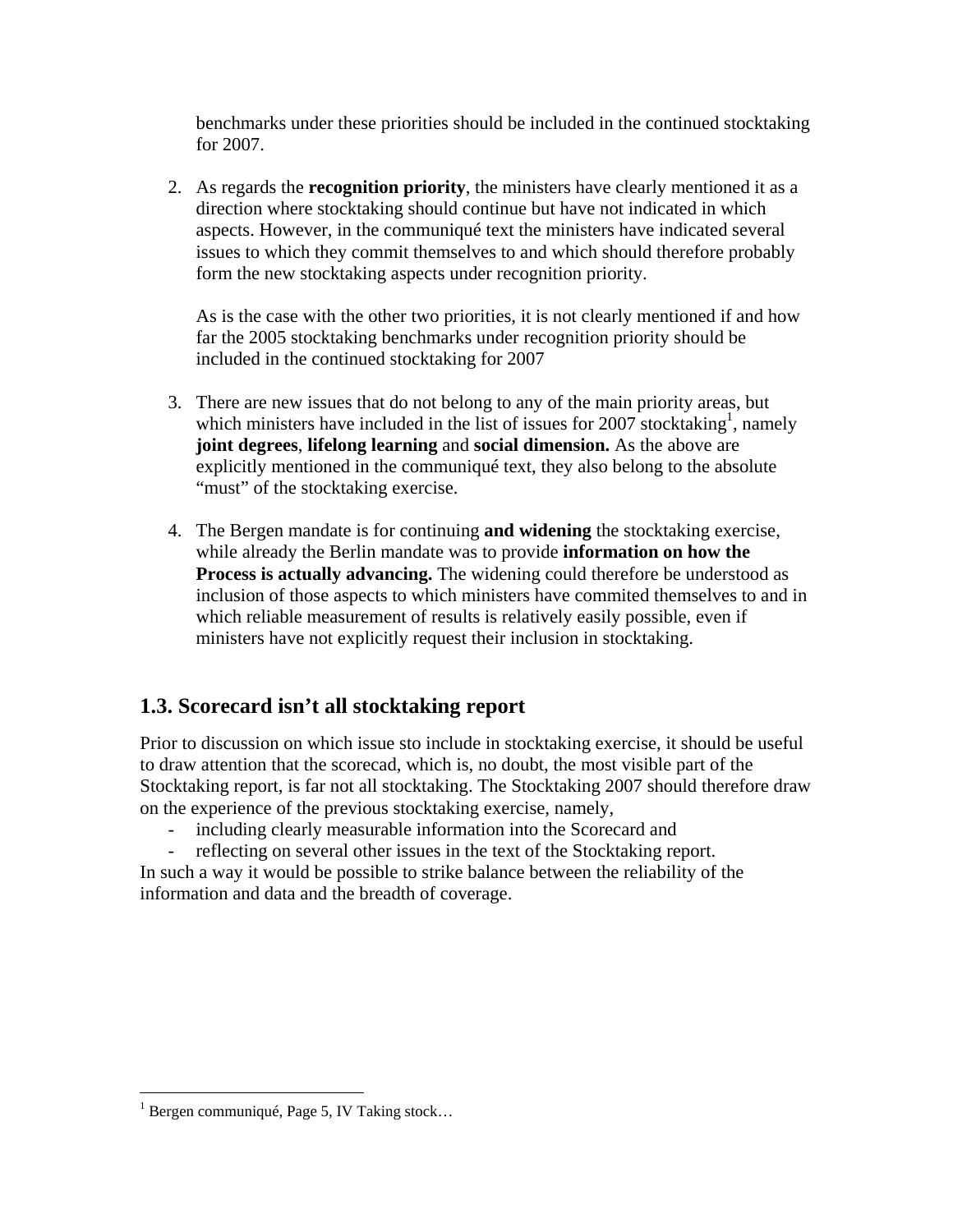# **2. The preliminary vision of the 2005-2007 Stocktaking exercise**

In the further text the issues to be potentially included in 2007 Stocktaking exercise are listed under the three main priorities and issues mentioned in the Bergen communiqué. Please note that:

- Issues belonging to the "absolute must" are indicated in bold.
- Previous stocktaking benchmarks are indicated working group will have to discuss which of these benchmarks to keep in Stocktaking 2007.
- Other potential isues to which ministers have specifically committed themselves to are mentioned following the Stocktaking 2005 benchmarks
- Potential sources of information and support are mentioned under each priority/issue for stocktaking

# **Degree system**

#### *"Must"*

 **Success in launching work on the national frameworks for qualifications (taking into account that they have to be completed by 2010)** 

#### *Stocktaking 2003-2005 benchmarks:*

- 1. Stage of implementation of two-cycle system
- 2. Level of student enrolment in two-cycle system
- 3. Access from first cycle to second cycle

#### *Other isues to be potentially included*

Employability of graduates with bachelor qualifications (through national reports)

#### *Partnerships and information sources:*

Cooperation with EURYDICE Cooperation with QF working group, National reports

# **Quality assurance**

#### *"Must"*

 **Success in implementation of the standards and guidelines for QA (including success in introducing peer review of quality assurance agencies on a national basis** 

#### *Stocktaking 2003-2005 benchmarks (all or part):*

- 1. Stage of development of quality assurance system
- 2. Key elements of evaluation systems
- 3. Level of participation of students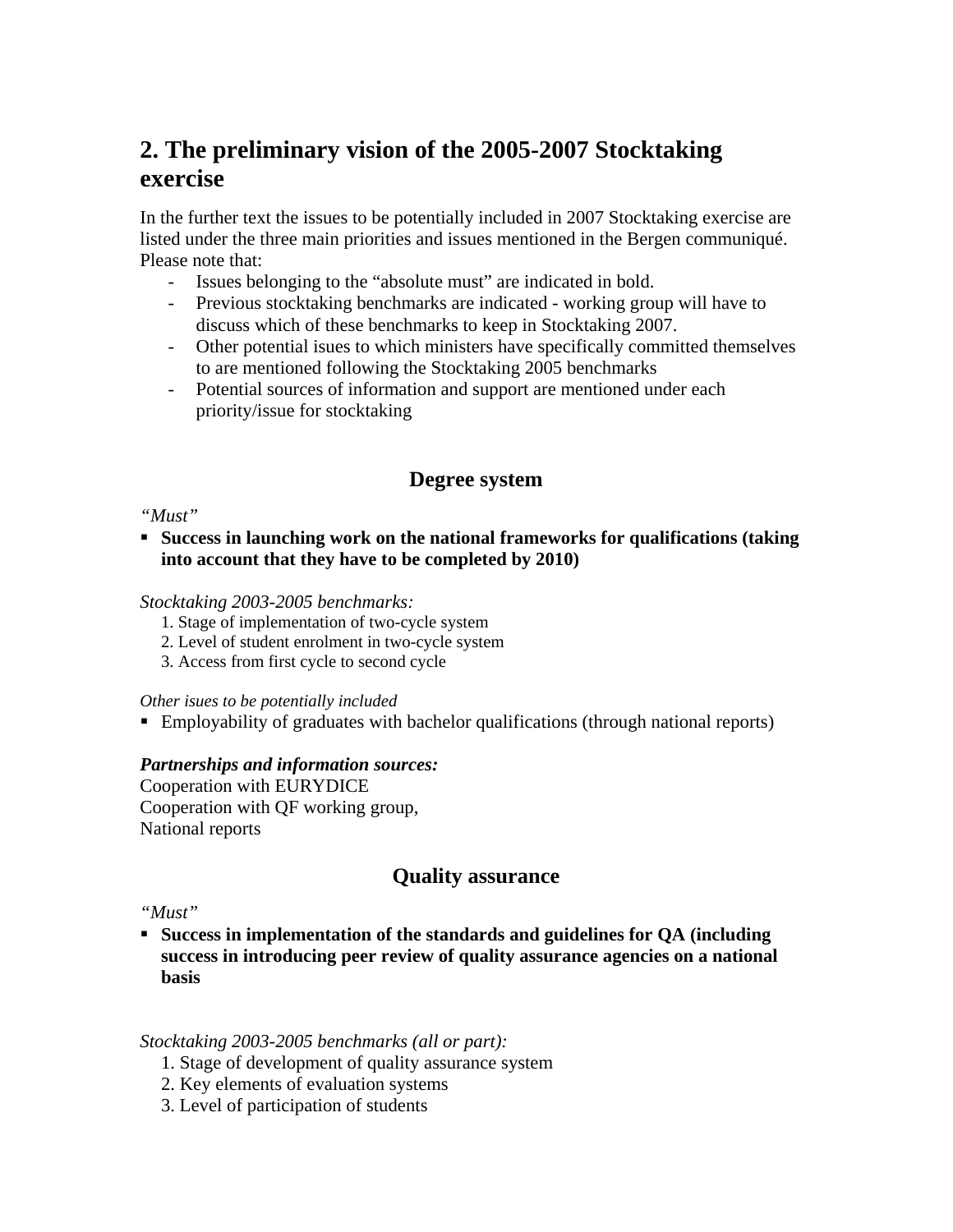4. Level of international participation, co-operation and networking

#### **Partnerships and information sources:**

Cooperation with E4, Cooperation with EURYDICE (if available) National reports

# **Recognition**

#### *"Must" – to be chosen from*

- *Incorporation Lisbon Convention principles in national legislation*
- *Existence and content of national action plans to improve recognition*

*Stocktaking 2003-2005 benchmarks (all or part):* 

- 1. Stage of implementation of diploma supplement
- 2. Ratification of Lisbon Recognition Convention
- 3. Stage of implementation of ECTS

#### **Partnerships and information sources:**

- Cooperation with ENIC/NARIC network
- Using national reports (and reports on improving recognition system as part of those)

# **Lifelong learning**

#### *"Must"*

- **Success in creating flexible learning paths in higher education,**
- **Success in creating procedures for the recognition of prior learning.**

#### **Partnerships and information sources:**

- Cooperation with ENIC/NARIC network
- Using national reports (and reports on improving recognition system as part of those)
- **EURYDICE** (?)

# **Joint degrees**

*"Must"* 

■ Awarding and recognition of joint degrees

# **Social dimension**

In this issue the main actor is the working group on Social dimension and mobility. The Stocktaking WG is requested to cooperate with WG SDM. According to discussion at Manchester BFUG meeting no benchmarks should be included into Stocktaking 2007 exercise